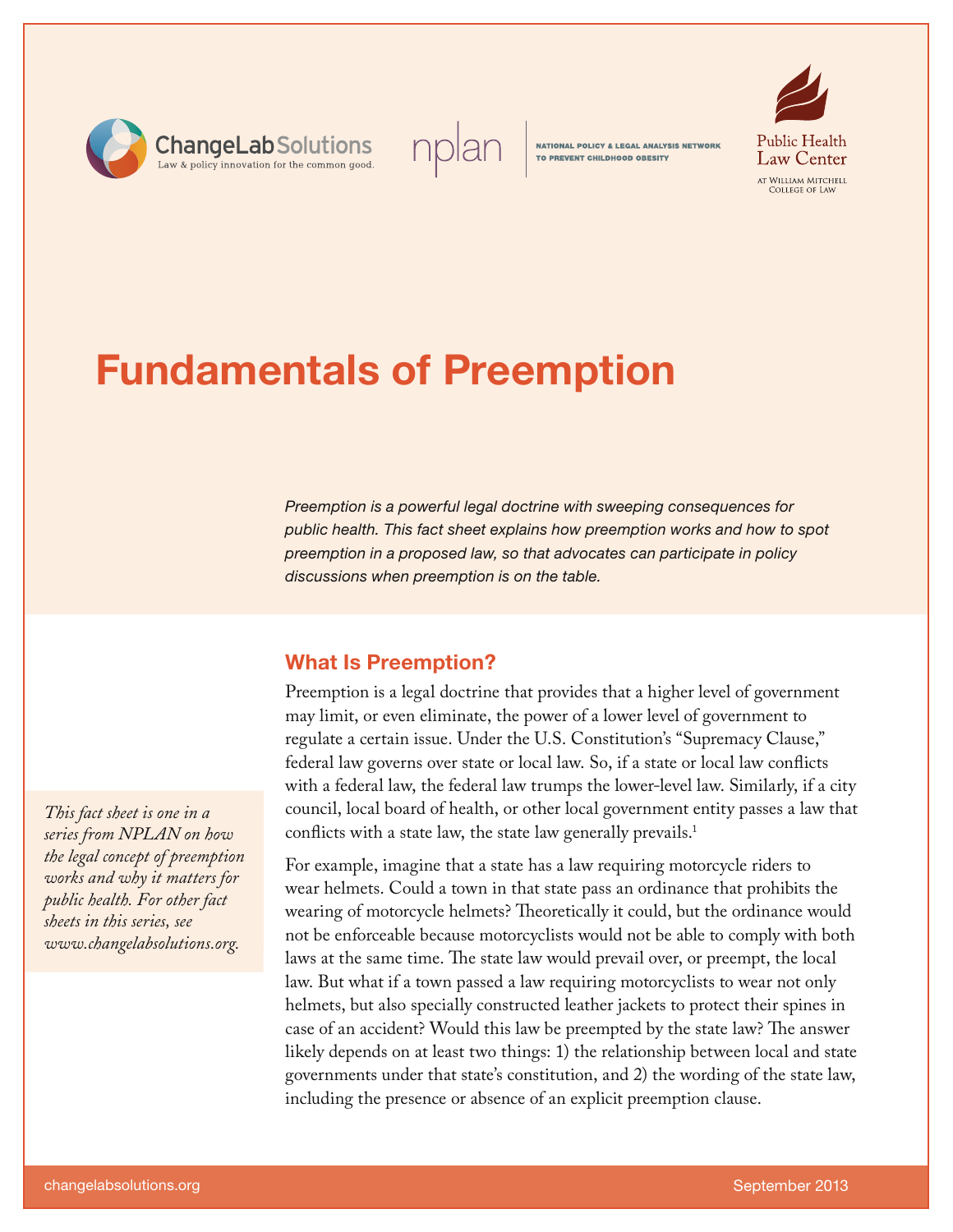# **Types of Preemption**

There are several forms of preemption, but at its most basic preemption is either *express* or *implied*. 2

## **Express Preemption: When Preemptive Intent Is Stated Outright**

"Express preemption" occurs when a law explicitly states whether it is meant to preempt a lower-level lawmaking authority. Preemptive intent can be phrased in a variety of ways, and the way it is worded can have a significant impact on a law's scope and effect. For example, the hypothetical state helmet law described earlier would expressly preempt the town's authority to regulate motorcyclists' safety gear (including specially padded leather jackets) if it contained the following language:

No unit of local government shall impose requirements on motorcyclists to wear safety gear.

If, however, the phrase "that conflict with state law" were added after the word "requirements," then the impact of the law could be quite different. Much would depend on how a court interpreted the word "conflict." Some judges might hold that the added phrase preserves local authority at least to pass laws that are *identical* or *nearly identical* to state law. (Why would that matter if there's already a state law? Because local governments can *enforce* local laws.) But a local law that is quite different from the state law – like one requiring motorcyclists to wear padded leather jackets – would still be preempted.

In other courts, however, the new phrase might permit local governments to impose regulations that *go beyond* state law, as long as motorcyclists could comply with both the state and local laws at the same time.<sup>3</sup> In these courts, the local law requiring motorcyclists to wear padded leather jackets would *not* be preempted.

The most problematic form of preemption is when the higher level of government chooses not to enact any regulations in a particular field but still forbids lower levels of governments from doing so, leaving a regulatory void. Some refer to this type of preemption as "null preemption."4

Recently, several states have created regulatory voids by enacting laws that preempt cities and counties from passing certain types of laws to address obesity, often in direct response to innovative public health initiatives adopted elsewhere in the United States. For example, in 2013, the Mississippi Legislature enacted a law that, in part, prohibits cities and counties from passing any laws that:

- • Prohibit a restaurant or food store from using incentives like giving away toys to sell unhealthy food;
- • Require restaurants or other food retailers to disclose nutritional information to consumers; or
- Restrict the portion sizes of food or nonalcoholic beverages.<sup>5</sup>

While the law prohibits cities and counties from regulating these fields, the law sets no statewide standard.6 As a result, no Mississippi community may pass these types of laws to address obesity. A similar law has been adopted by the Wisconsin legislature as an amendment to the biennial budget,<sup>7</sup> and in Ohio a comparable law was enacted but struck down because it violated the state's constitution.<sup>8</sup>

To understand the full impact of a law or proposed law, it is essential to review the law's language thoroughly to determine if it includes an expressly preemptive provision and, if it does, how that particular state's courts are likely to interpret the provision.

#### **Implied Preemption: When Preemptive Intent Is Implied by Context**

In some cases, a federal or state law may be found to invalidate other, lower-level laws even though it does not include any explicit preemptive language. This kind of preemption is called *implied preemption*. Implied preemption can be hard to spot in advance. Even courts frequently have trouble deciding whether implied preemption is present in a particular law.

In determining whether a law impliedly preempts another law, courts generally consider the following kinds of questions: Does the lower-level law interfere with the goal of the higher-level law? Does the lower-level law prohibit something that the higher-level law expressly permits, or permit something that the higher-level law prohibits? Does the higher-level law so comprehensively regulate the issue that there is nothing left for a lower level of government to regulate?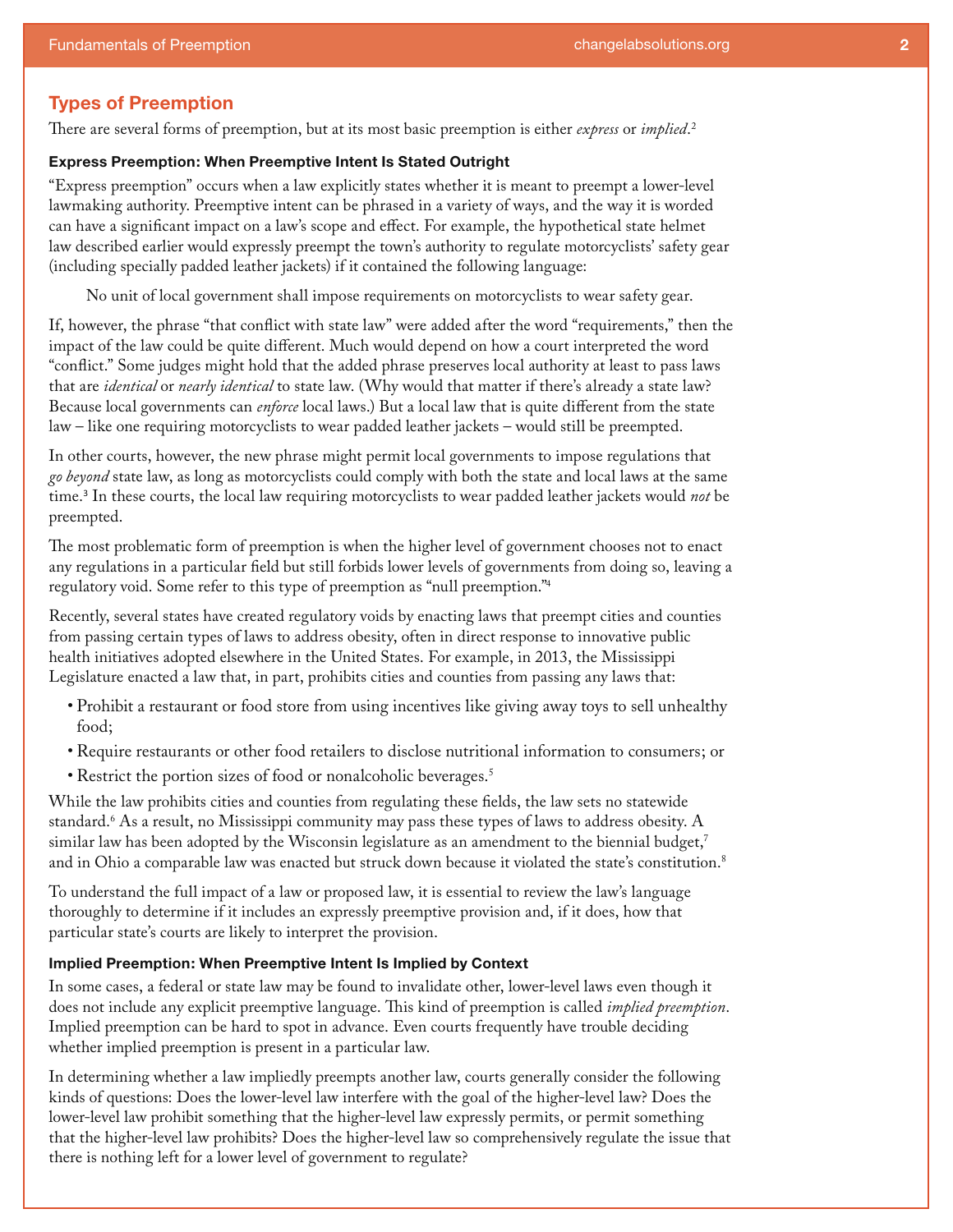If a proposed state or federal law could be interpreted to impliedly preempt local authority, advocates might seek to have a "no implied preemption" clause inserted into the proposed law. This is a clause that states that the law should not be interpreted to impliedly preempt other laws and that any preemptive intent must be expressly articulated.

In general, it is important to understand the legal landscape the proposed law fits into. Armed with this knowledge, advocates can more effectively influence how a law is drafted and take measures to minimize the likelihood that a court will find that there is preemption.

# **Degrees of Preemption**

Preemption can be broad or narrow, depending on how a law is worded. For example, state or local governments may be preempted from passing or enforcing *any* laws or regulations on an issue, or just laws affecting *some parts* of an issue. They may be preempted from passing laws that are *not identical* to the higher level of law, or only from passing laws that are *less protective* than the higher level of law.

#### **Floor Preemption**

The mildest form of preemption—"floor preemption"—is arguably not preemption at all. Floor preemption refers to a situation where the higher level of government passes a law that establishes a minimum set of requirements and expressly allows lower levels of government to pass or enforce laws that impose more rigorous requirements. A state agency rule relating to childcare licensing that includes the language "these rules do not preempt more stringent local regulation or requirements"<sup>9</sup> is an example of floor preemption.

For local public health advocates, floor preemption is often desirable because it establishes a minimum statewide or federal standard and still leaves local governments free to pursue even better public health protections. On the other hand, if a law doesn't clearly permit further regulation by lower levels of government, is silent about preemption, or uses ambiguous language, there is a risk that the law could imply state or federal preemption of local regulation.

The statement about not preempting more stringent local laws needs to be explicit. For example, a common tobacco industry tactic for challenging local smokefree workplace laws has been to argue that these laws are impliedly preempted by state tobacco-related laws. If laws like state indoor clean air laws or laws that prohibit youth access to tobacco products do not include explicit language allowing for more stringent regulations, tobacco companies often claim they preempt local smokefree workplace laws, simply because these laws also deal with tobacco products.<sup>10</sup>

#### **Ceiling Preemption**

The form of preemption that causes the most concern for state officials and advocates working on public health and consumer protection issues is "ceiling" preemption. This is what most people mean when they talk about preemption.<sup>11</sup> Ceiling preemption prohibits lower levels of government from requiring anything more than or different from what the higher-level law requires. For example, the federal law setting warning labels on cigarette packages expressly prohibits states from imposing additional warnings.12 It is ceiling preemption that has hobbled the nation's state and local public health authority and can result in the type of regulatory vacuum described earlier.

## **Conclusion**

Preemption is a powerful doctrine that can have sweeping and long-term consequences. Advocates need to know how preemption works and to be able to spot potential preemption in a proposed law so they can determine how to respond in a way that will further public health.

*"Floor" preemption establishes a minimum standard.* 

*"Ceiling" preemption prohibits local governments from requiring anything more or different.*